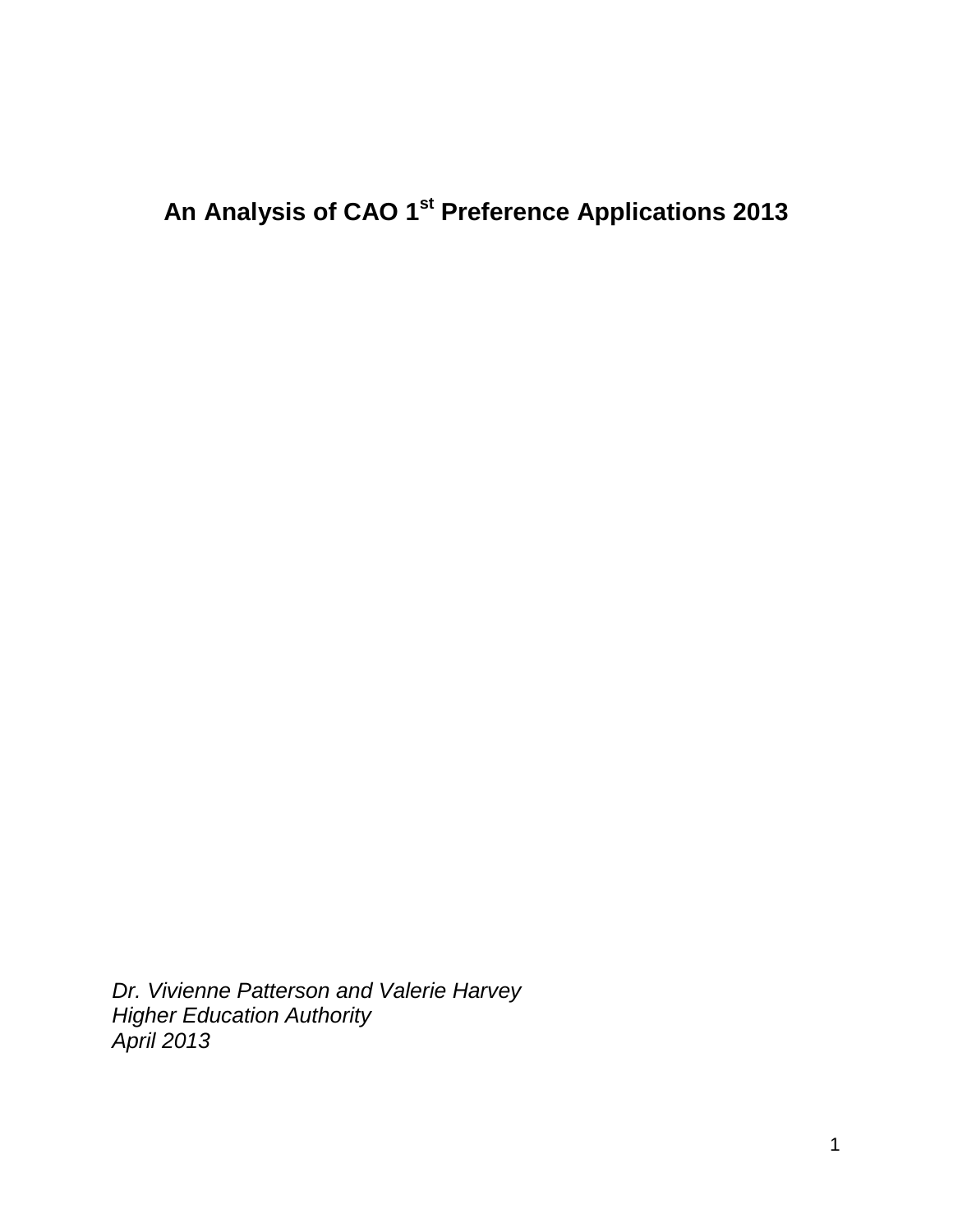# **Table of Contents Page** 1. Overall Applications 2000-2013 <sup>3</sup> 2. Level 8 First Preference Applications 2009-2013 <sup>4</sup> 3. Level 7/6 First Preference Applications 2009-2013 <sup>8</sup> 4. Applications from Britain and Northern Ireland 2013 12 5. Mature (23+) CAO Applicants 2009-2013 13 6. Second and Third Preference Applications 2013 14 Key Points 2013 **16** Composition of Disciplines 17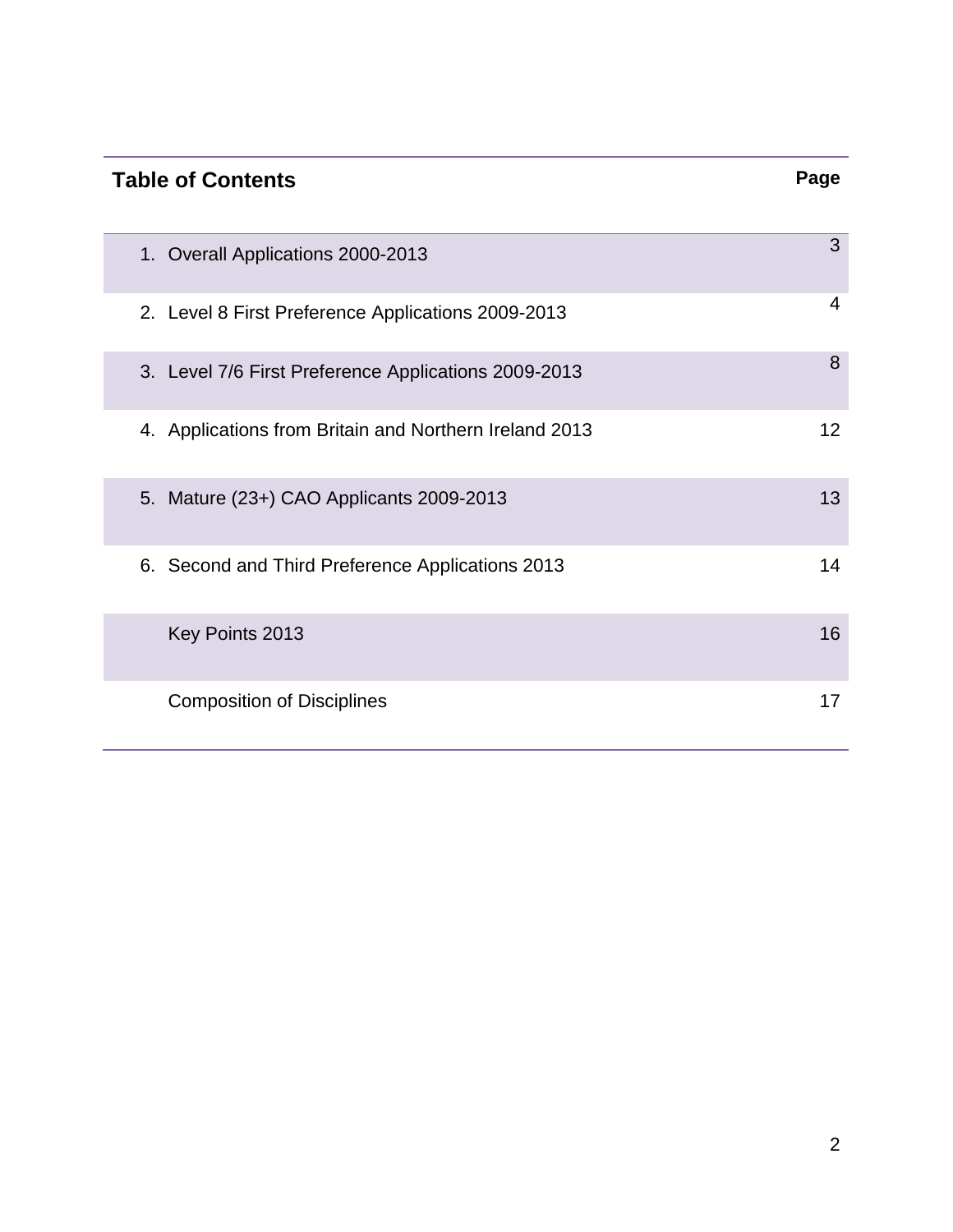# **An Analysis of CAO First Preference Applications 1 Feb 2013**

# **1. Overall Applications**

 $\overline{a}$ 

The following short paper outlines changes in CAO first preference applications by sector, level and discipline from 1 February 2009 to 2013. First preference applications give us a good early indication of students discipline preferences for the upcoming academic year (2013/14). They allow us to identify changing trends in discipline choice.

| Year | <b>Number of</b><br><b>Applicants</b> | <b>Change over</b><br>previous year | % Change over<br>previous year |
|------|---------------------------------------|-------------------------------------|--------------------------------|
| 2000 | 60,321                                |                                     |                                |
| 2001 | 62,849                                | 2,528                               | 4.2%                           |
| 2002 | 62,294                                | $-555$                              | $-0.9%$                        |
| 2003 | 62,802                                | 508                                 | 0.8%                           |
| 2004 | 60,174                                | $-2,628$                            | $-4.2%$                        |
| 2005 | 60,126                                | $-48$                               | $-0.1%$                        |
| 2006 | 59,485                                | $-641$                              | $-1.1%$                        |
| 2007 | 61,961                                | 2,476                               | 4.2%                           |
| 2008 | 63,868                                | 1,907                               | 3.1%                           |
| 2009 | 67,634                                | 3,766                               | 5.9%                           |
| 2010 | 71,843                                | 4,209                               | 6.2%                           |
| 2011 | 71,466                                | $-377$                              | $-0.5%$                        |
| 2012 | 71,648                                | 182                                 | 0.3%                           |
| 2013 | 71,151                                | $-497$                              | $-0.7%$                        |

**Table 1: Overall number of CAO Applicants<sup>1</sup> 2000 – 2013 (1 Feb)**

*Source: CAO*

Table 1 shows a decrease (-0.7%) in applicants in 2013, following a slight increase in 2012. This represents 497 fewer CAO applications.

 $1$  Applicants can make an application to both the Level 8 and Level 7/6 lists. Therefore an applicant may have a first preference choice on both lists and will be offered their highest preference from both lists. It is also the case that a student may only make an application to one list.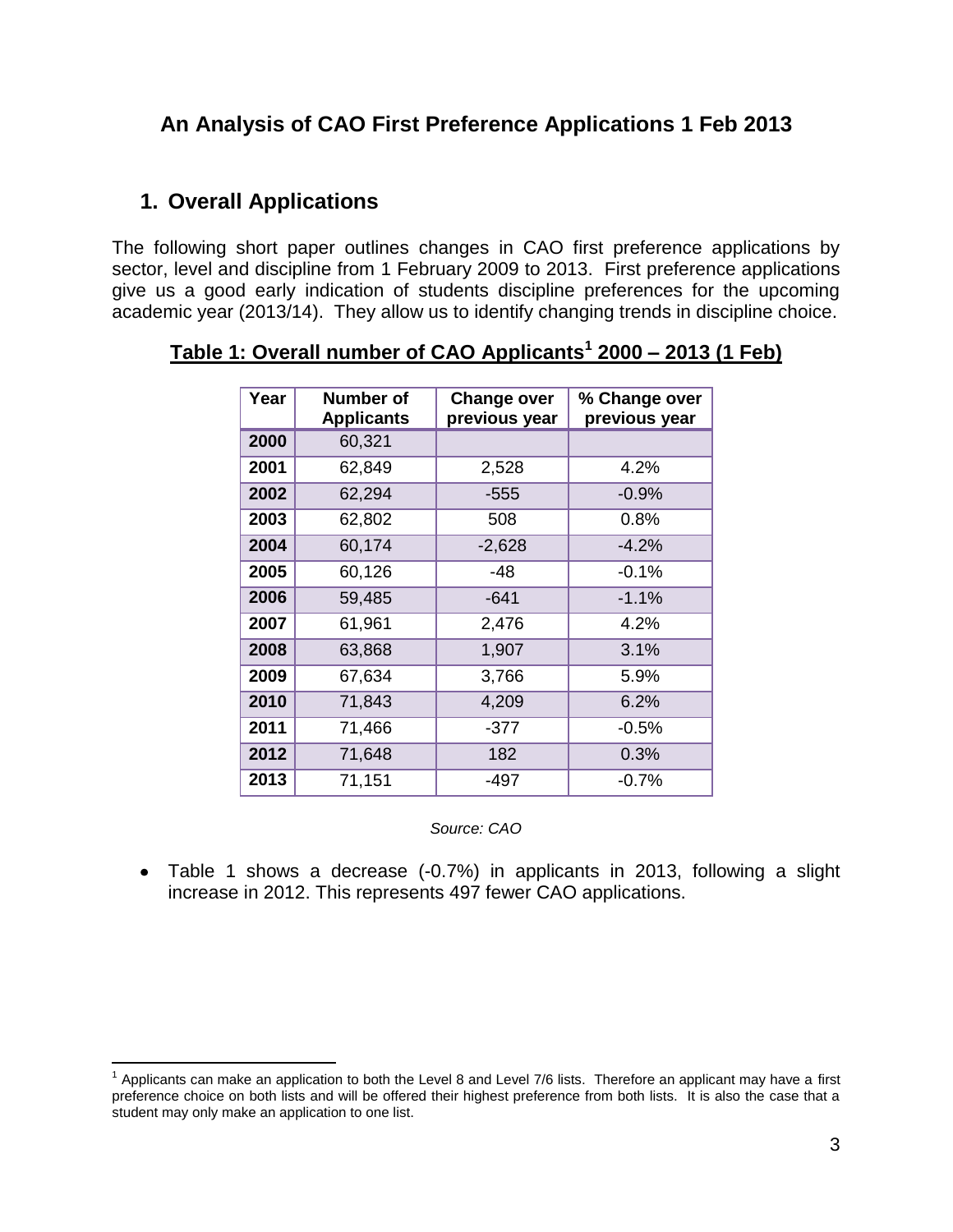# **2. Level 8 First Preference Applications 2009 – 2013**

Table 2 outlines the changes in first preference level 8 applications in the various sectors of the higher education system.

|                                        | 2009         |      | 2010         |      | 2011         |      | 2012         |      | 2013         |      |
|----------------------------------------|--------------|------|--------------|------|--------------|------|--------------|------|--------------|------|
|                                        | <b>Total</b> | %    | <b>Total</b> | %    | <b>Total</b> | $\%$ | <b>Total</b> | %    | <b>Total</b> | %    |
| <b>Colleges of</b><br><b>Education</b> | 3,830        | 6.5  | 3,747        | 6.0  | 3,593        | 5.8  | 3,189        | 5.1  | 2,891        | 4.8  |
| Institutes of<br><b>Technology</b>     | 16,189       | 27.5 | 18,075       | 29.1 | 18,014       | 29.3 | 18,582       | 30.0 | 18,244       | 30.0 |
| <b>Universities</b>                    | 36,615       | 62.3 | 38,047       | 61.3 | 37,639       | 61.2 | 38,150       | 61.6 | 37,670       | 62.0 |
| <b>Others</b>                          | 2,165        | 3.7  | 2,213        | 3.6  | 2,222        | 3.6  | 1,925        | 3.1  | 1,934        | 3.2  |
| <b>Total</b>                           | 58,799       | 100  | 62,082       | 100  | 61,468       | 100  | 61,846       | 100  | 60,739       | 100  |

#### **Table 2: Sectoral Changes in Level 8 First Preference Applications 2009 - 2013**

- First preference applications to level 8 courses decreased by 1.8% from 2012 to 2013, a decrease of 1,107 applications.
- The Universities and Institutes of Technology showed decreases in applicants of 1.3% (480) and 1.8% (338) respectively, and applications to the Colleges of Education continued to decline, showing a decrease of 9.3% (298). Institutions under the 'Other' category have remained static since 2012.
- First preferences to Universities make up 62% of all level 8 first preference applications; Institutes of Technology make up 30%, Colleges of Education 4.8% and Other Colleges 3.2%.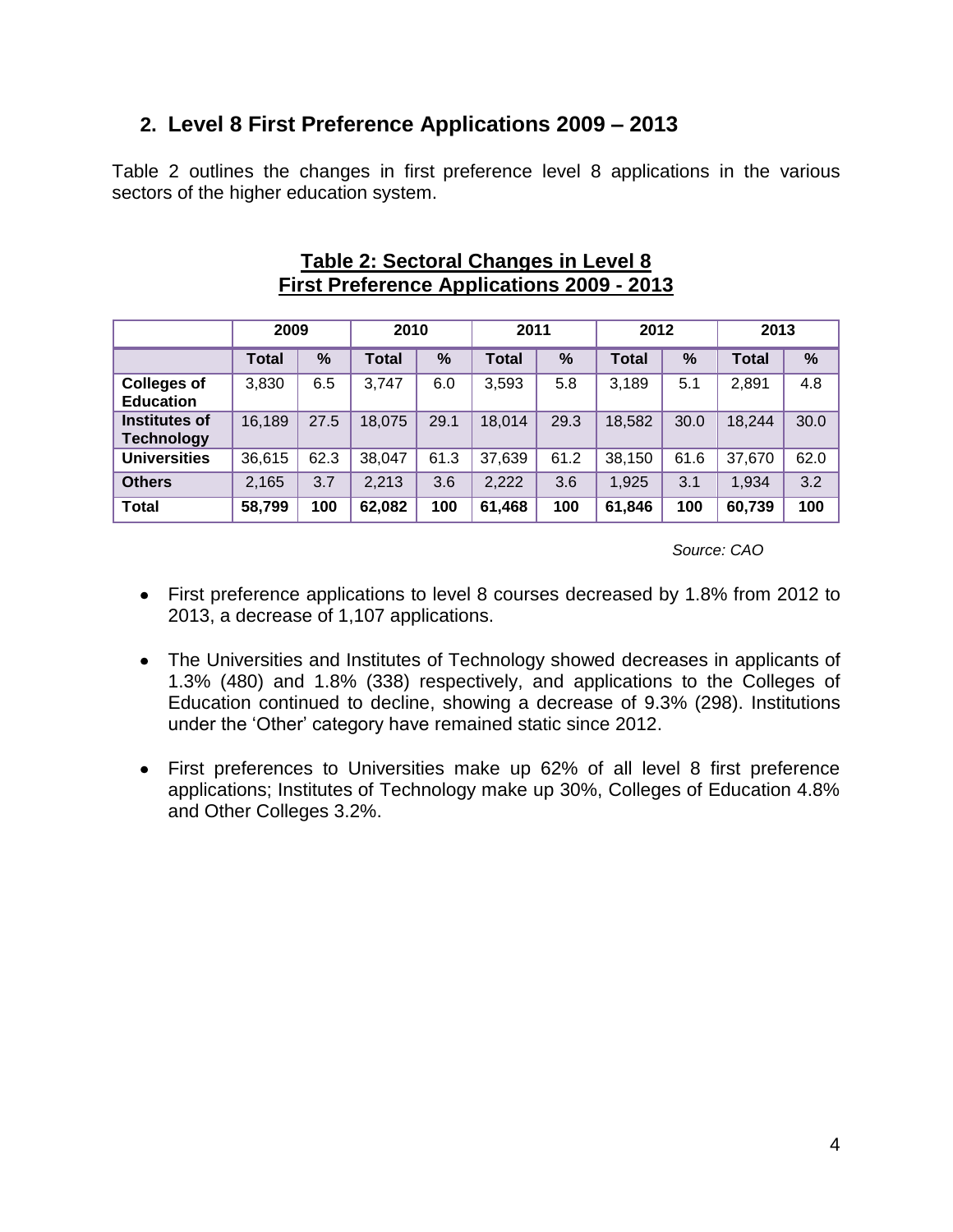Tables 3a and 3b review trends in first preference applications by discipline over previous years.

| <b>Discipline</b>                           | 2009           | 2010           | 2011           | 2012           | 2013           |
|---------------------------------------------|----------------|----------------|----------------|----------------|----------------|
| <b>Engineering</b>                          | 2,309 (3.9%)   | 2,530 (4.1%)   | 2,588 (4.2%)   | 2,668 (4.3%)   | 2,813 (4.6%)   |
| <b>Construction</b>                         | 2,318 (3.9%)   | 1,824 (2.9%)   | 1,379 (2.2%)   | 1,188 (1.9%)   | 1,035 (1.7%)   |
| <b>Computing</b>                            | 2,669 (4.5%)   | 2,984 (4.8%)   | 3,374 (5.5%)   | 4,037 (6.5%)   | 4,022 (6.6%)   |
| <b>Science</b>                              | 3,911 (6.7%)   | 4,194 (6.8%)   | 4,029 (6.6%)   | 4,337 (7.0%)   | 4,570 (7.5%)   |
| <b>Total</b><br><b>Technology</b>           | 11,207 (19.1%) | 11,532 (18.6%) | 11,370 (17.7%) | 12,230 (19.8%) | 12,440 (20.5%) |
| <b>Agriculture and</b><br><b>Veterinary</b> | 1,393 (2.4%)   | 1,431 (2.3%)   | 1,665 (2.7%)   | 1,862 (3.0%)   | 1,848 (3.0%)   |
| <b>Nursing</b>                              | 5,227 (8.9%)   | 5,541 (8.9%)   | 5,585 (9.1%)   | 5,775 (9.3%)   | 5,807 (9.6%)   |
| <b>Medicine</b>                             | 3,356 (5.7%)   | 3,755 (6.0%)   | 3,591 (5.8%)   | 3,719 (6.0%)   | 3,480 (5.7%)   |
| <b>Dentistry</b>                            | 304 (0.5%)     | 347 (0.6%)     | 298 (0.5%)     | 295 (0.5%)     | 287 (0.5%)     |
| <b>Other Healthcare</b>                     | 3,148 (5.4%)   | 3,583 (5.8%)   | 4,068 (6.6%)   | 4,217 (6.8%)   | 4,415 (7.3%)   |
| <b>Arts and</b><br><b>Humanities</b>        | 14,550 (24.7%) | 15,851 (25.5%) | 15,395 (25.0%) | 14,688 (23.7%) | 14,453 (23.8%) |
| <b>Education</b>                            | 6,813 (11.6%)  | 6,608 (10.6%)  | 6,652 (10.8%)  | 6,081 (9.8%)   | 5,558 (9.2%)   |
| <b>Business and</b><br>Law                  | 9,666 (16.4%)  | 9,216 (14.8%)  | 8,547 (13.9%)  | 8,509 (13.8%)  | 8,432 (13.9%)  |
| <b>Social Services</b>                      | 1,699 (2.9%)   | 2,311 (3.7%)   | 2,367 (3.9%)   | 2,375 (3.8%)   | 2,033 (3.3%)   |
| <b>Services</b>                             | 1,436 (2.4%)   | 1,907 (3.1%)   | 1,930 (3.1%)   | 2,095 (3.4%)   | 1,986 (3.3%)   |
| <b>Total</b>                                | 58,799 (100%)  | 62,082 (100%)  | 61,468 (100%)  | 61,846 (100%)  | 60,739 (100%)  |

#### **Table 3a: Level 8 First Preference Application by Discipline 2009 – 2013**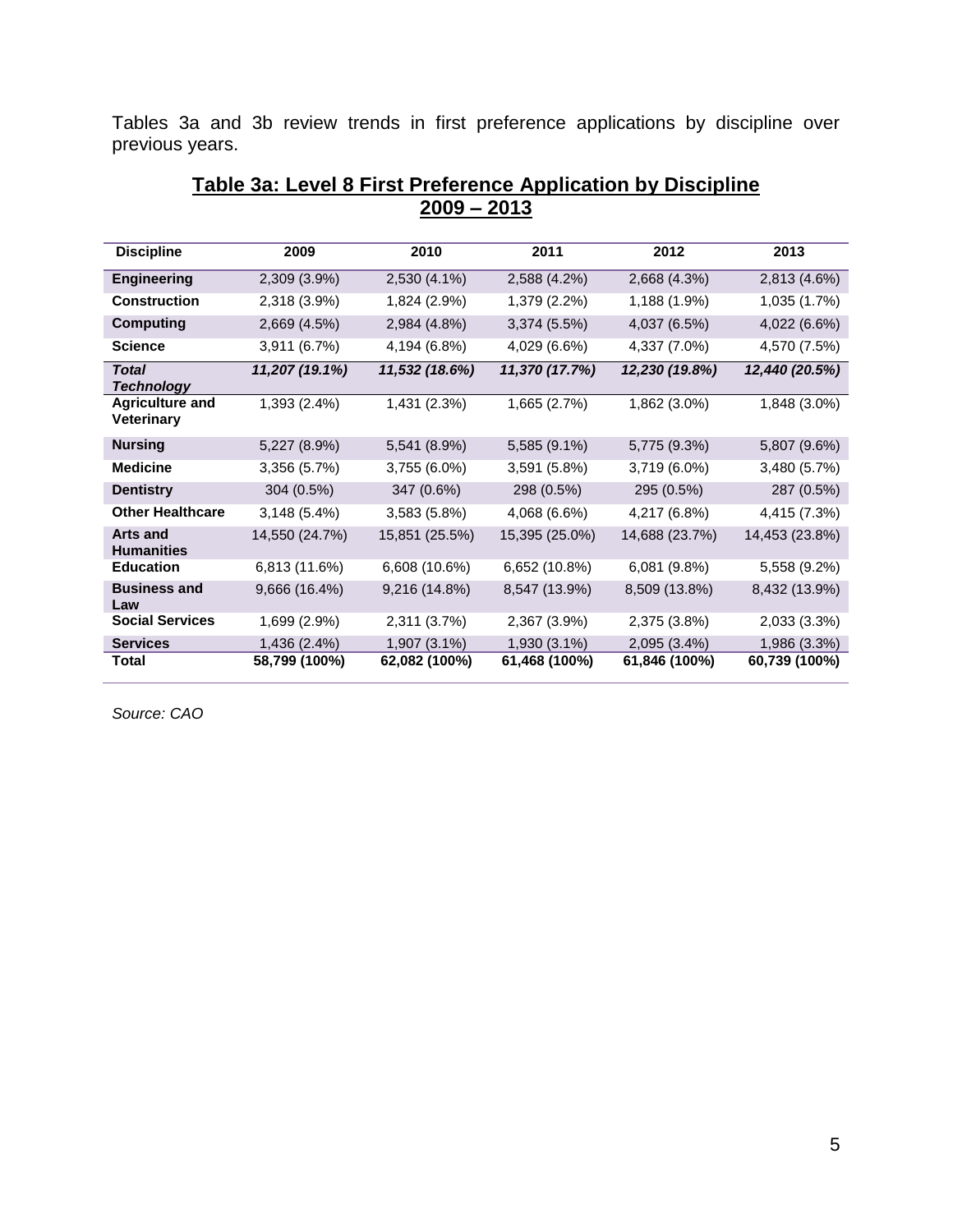| <b>Discipline</b>          | 2009   | 2012   | 2013   | $%$ of<br>applications | 1 year<br>change | 5 Year<br>Change |
|----------------------------|--------|--------|--------|------------------------|------------------|------------------|
| Engineering                | 2,309  | 2,668  | 2,813  | 4.6%                   | 5.4%             | 21.8%            |
| Construction               | 2,318  | 1,188  | 1,035  | 1.7%                   | $-12.9%$         | $-55.3%$         |
| Computing                  | 2,669  | 4,037  | 4,022  | 6.6%                   | $-0.4%$          | 50.7%            |
| Science                    | 3,911  | 4,337  | 4,570  | 7.5%                   | 5.4%             | 16.8%            |
| <b>Total Technology</b>    | 11,207 | 12,230 | 12,440 | 20.5%                  | 1.7%             | 11.0%            |
| Agriculture and            |        |        |        |                        |                  |                  |
| Veterinary                 | 1,393  | 1,862  | 1,848  | 3.0%                   | $-0.8%$          | 32.7%            |
| <b>Nursing</b>             | 5,227  | 5,775  | 5,807  | 9.6%                   | 0.6%             | 11.1%            |
| Medicine                   | 3,356  | 3,719  | 3,480  | 5.7%                   | $-6.4%$          | 3.7%             |
| Dentistry                  | 304    | 295    | 287    | 0.5%                   | $-2.7%$          | $-5.6%$          |
| <b>Other Healthcare</b>    | 3,148  | 4,217  | 4,415  | 7.3%                   | 4.7%             | 40.2%            |
| <b>Arts and Humanities</b> | 14,550 | 14,688 | 14,453 | 23.8%                  | $-1.6%$          | $-0.7%$          |
| Education                  | 6,813  | 6,081  | 5,558  | 9.2%                   | -8.6%            | $-18.4%$         |
| <b>Business and Law</b>    | 9,666  | 8,509  | 8,432  | 13.9%                  | $-0.9%$          | $-12.8%$         |
| <b>Social Services</b>     | 1,699  | 2,375  | 2,033  | 3.3%                   | $-14.4%$         | 19.7%            |
| <b>Services</b>            | 1,436  | 2,095  | 1,986  | 3.3%                   | $-5.2%$          | 38.3%            |
| <b>Total</b>               | 58,799 | 61,846 | 60,739 | 100.0%                 | $-1.8%$          | 3.3%             |

# **Table 3b: Level 8 First Preference Application by Discipline One year and five year Change**

- First preference applications to Technology courses continue to show an increase in total proportion of discipline choices. These have increased from 17.7% in 2011 to 19.8% in 2012 and 20.5% in 2013. In numerical terms, the number of students studying Technology courses increased from 12,230 in 2012 to 12,440 in 2013.
- First preferences applications to Science courses in 2013 have increased by 5.4% from 4,337 in 2012 to 4,570 in 2013, making up 7.5% of all first preference level 8 applications.
- Engineering increased again in 2013 to 2,813 from 2,668 in 2012, an increase of 5.4%. These now make up 4.6% of all first preference level 8 applications.
- First preference applications to Computing courses remain static in 2013 with 4,022 applications, compared with 4,037 in 2012. They now constitute 6.6% of all level 8 first preference applications.
- First preference applications to Other Healthcare courses increased from 4,217 to 4,415, making up 7.3% of all 2013 level 8 first preferences.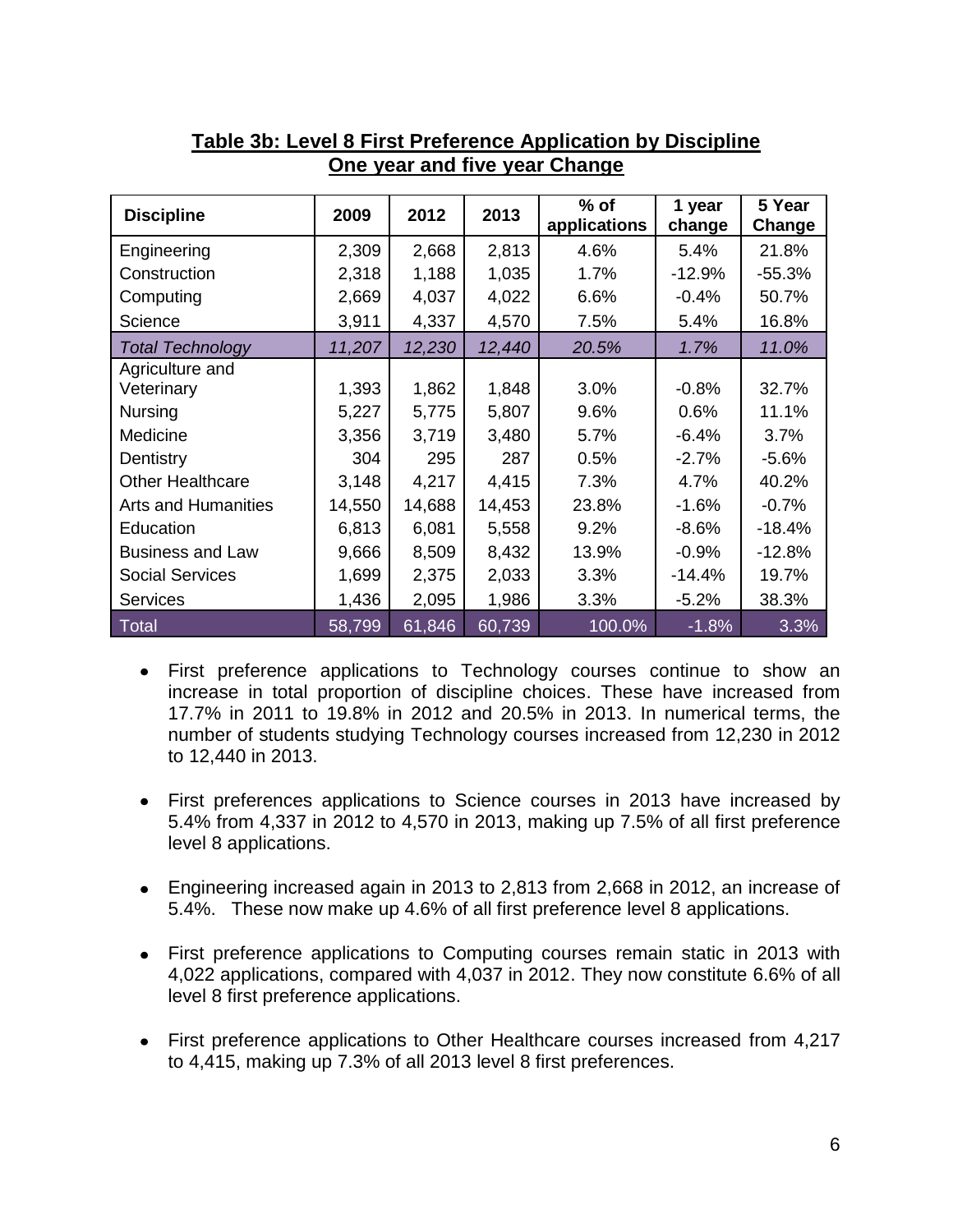- While Arts and Humanities applications remain strong, with the highest proportion of first preferences at 23.8%, there is a slight decrease from previous years, down by 1.6% from 2012, from 14,688 first preference applications in 2012 to 14,453 in 2013.
- First preference applications to Agriculture and Veterinary courses remain static in 2013, with 1,848 applications (compared with 1,862 in 2012); these make up 3% of all first preference applications.
- 2013 first preference applications to Medicine are down by 6.4% on 2012 applications from 3,719 in 2012 to 3,480 in 2013, making up 5.7% of all 2013 level 8 first preferences.
- In line with the trend over previous years, Construction first preference applications declined again in 2013, from 1,188 in 2012 to 1,035 in 2013. The overall proportion of Construction first preferences in 2013 make up 1.7% of all first preference applications compared to 6.1% in 2008.
- First preference applications to Education courses showed a decrease in 2013, from 9.8% in 2012 to 9.2% in 2013. In numerical terms there has been a decrease in first preference applications from 6,081 in 2012 to 5,558 in 2013.
- There was a decrease in Services first preference applications from 2,095 in 2012 to 1,986 in 2013. Services constitute 3.3% of all first preference applications compared to 2.3% in 2008.
- Business and Law first preference applications continued to decline from 8,509 in 2012 to 8,432 in 2013. They now attract 13.9% of all first preference applicants compared to 17.2% in 2008.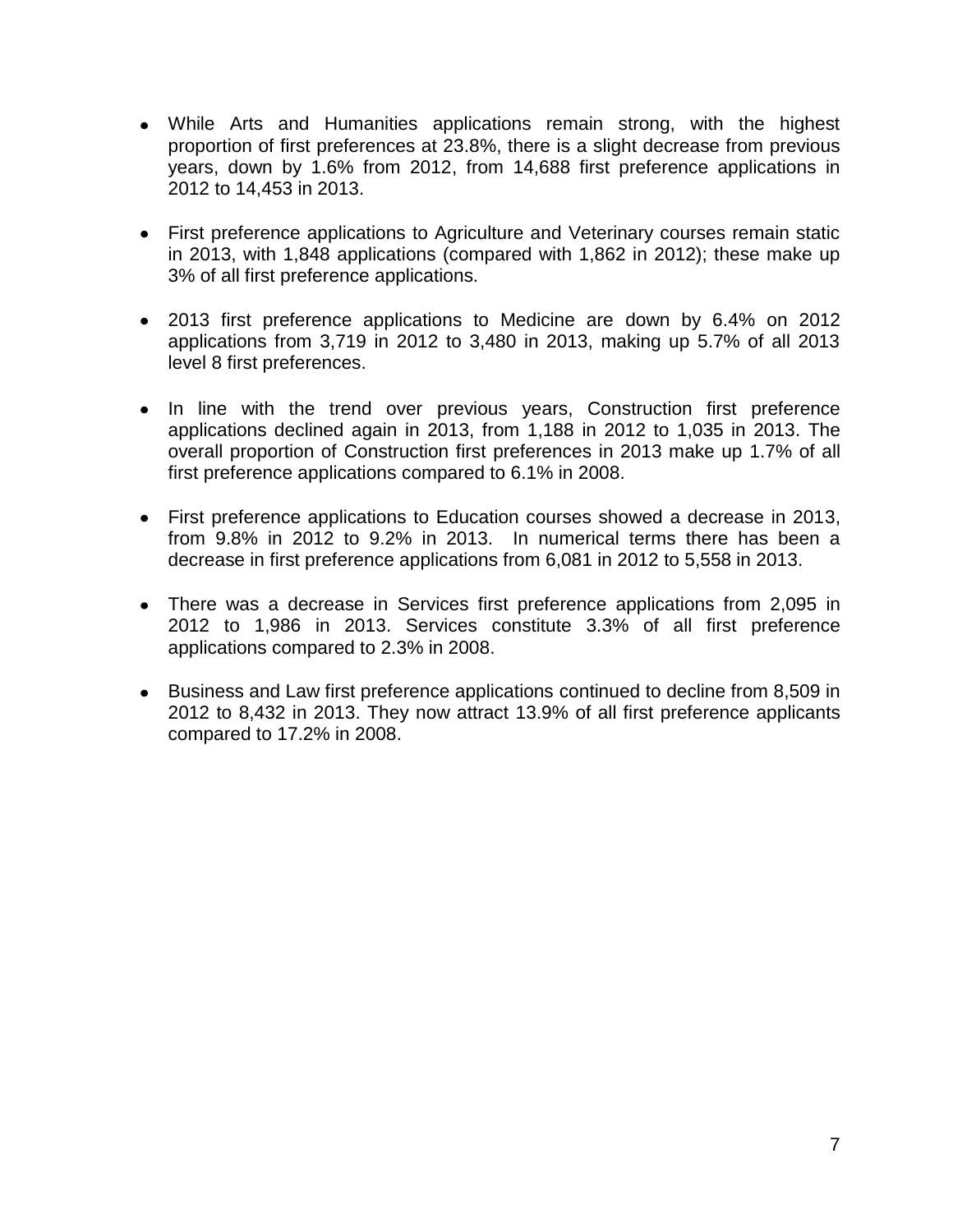# **3. Level 7/6 First Preference Applications 2009 – 2013**

Table 4 outlines the changes in first preference level 7/6 applications in the various sectors of the higher education system.

#### **Table 4: Sectoral Changes in Level 7/6 First Preference Applications 2009 - 2013**

|                             | 2009         |      | 2010         |      | 2011   |      | 2012         |      | 2013         |      |
|-----------------------------|--------------|------|--------------|------|--------|------|--------------|------|--------------|------|
|                             | <b>Total</b> | %    | <b>Total</b> | %    | Total  | %    | <b>Total</b> | %    | <b>Total</b> | %    |
| Institutes of<br>Technology | 36,281       | 93.1 | 38,622       | 93.2 | 38,521 | 93.0 | 37,622       | 93.7 | 34,936       | 93.4 |
| <b>Universities</b>         | 837          | 2.1  | 792          | 2    | 733    | 1.8  | 774          | 1.9  | 693          | 1.9  |
| Others                      | .861         | 4.8  | 2,024        | 4.8  | 2,162  | 5.2  | 1,772        | 4.4  | 1,770        | 4.8  |
| Total                       | 38,979       | 100  | 41,438       | 100  | 41,416 | 100  | 40,168       | 100  | 37,399       | 100  |

- Table 4 shows the number of first preference applications to level 7/6 courses has continued to decrease in 2013, with 37,399 applications for 2013, a drop of 6.9%. This represents a decrease of 2,769 applications.
- The Institute of Technology sector remains the sector attracting the bulk of the applicants (93.4%) for level 7/6 courses.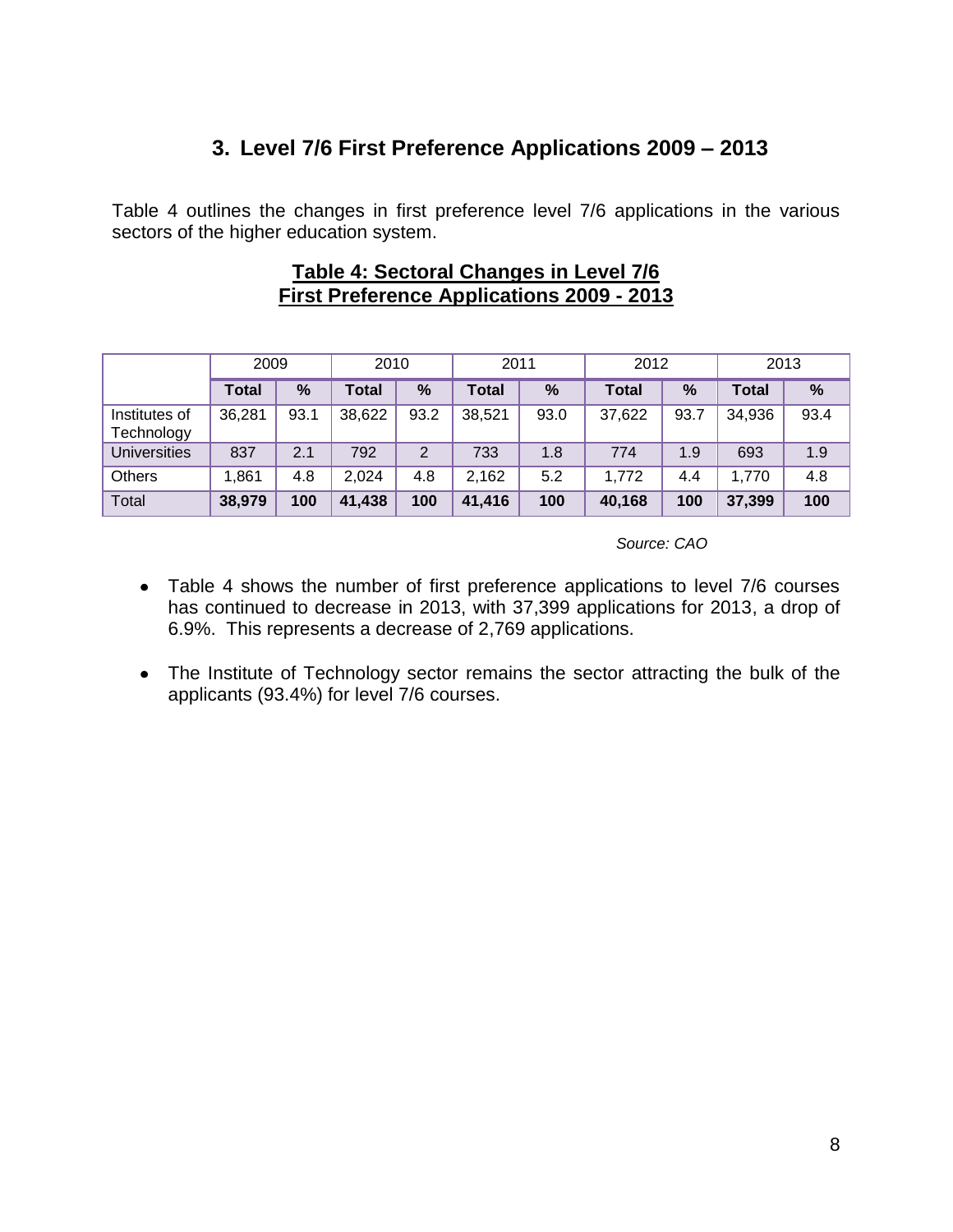Tables 5a and 5b outline changes in first preference level 7/6 applications by discipline from 2009 – 2013.

| <b>Discipline</b>                 | Level 6 & 7 1st Preference Applications |                   |                   |                |                   |  |  |  |
|-----------------------------------|-----------------------------------------|-------------------|-------------------|----------------|-------------------|--|--|--|
|                                   | 2009                                    | 2010              | 2011              | 2012           | 2013              |  |  |  |
| <b>Engineering</b>                | 3,773(9.7%)                             | 4,321 (10.4%)     | 4,093 (9.9%)      | $3,786(9.4\%)$ | 3,758 (10.0%)     |  |  |  |
| <b>Construction</b>               | $3,213(8.2\%)$                          | 2,280 (5.5%)      | 1,614 (3.9%)      | 1,425 (3.5%)   | 1,198 (3.2%)      |  |  |  |
| <b>Computing</b>                  | 2,477 (6.4%)                            | 2,967 (7.2%)      | 3,153 (7.6%)      | 3,659 (9.1%)   | 3,492 (9.3%)      |  |  |  |
| <b>Science</b>                    | $3,356(8.6\%)$                          | 4,008 (9.7%)      | 4,209 (10.2%)     | 4,365 (10.9%)  | 4,202 (11.2%)     |  |  |  |
| <b>Total Technology</b>           | 12,819 (32.9%)                          | 13,576<br>(32.8%) | 13,069<br>(31.6%) | 13,235 (32.9%) | 12,650<br>(33.8%) |  |  |  |
| <b>Agriculture and Veterinary</b> | 1,765 (4.5%)                            | 1,879 (4.5%)      | 2,343 (5.7%)      | 2,405 (6.0 %)  | 2,290 (6.1%)      |  |  |  |
| <b>Other Healthcare</b>           | 2,149 (5.5%)                            | 2,257 (5.4%)      | 2,560 (6.2%)      | 2,607 (6.5%)   | 2,658 (7.1%)      |  |  |  |
| <b>Arts and Humanities</b>        | 3,809 (9.8%)                            | 3,697 (8.9%)      | 4,103 (9.9%)      | 3,965 (9.9%)   | 3,489 (9.3%)      |  |  |  |
| <b>Education</b>                  | 841 (2.2%)                              | 1,256 (3.0%)      | 1,437 (3.5%)      | 1,327 (3.3%)   | 1,474 (3.9%)      |  |  |  |
| <b>Business and Law</b>           | 8,184 (21.0%)                           | 7,977 (19.3%)     | 7,075 (17.1%)     | 6,411 (16.0%)  | 5,966 (16.0%)     |  |  |  |
| <b>Social Services</b>            | 4,580 (11.7%)                           | 4,765 (11.5%)     | 4,451 (10.7%)     | 3,895 (9.7%)   | 3,158(8.4%)       |  |  |  |
| <b>Services</b>                   | 4,832 (12.4%)                           | 6,031 (14.6%)     | 6,378 (15.4%)     | 6,323 (15.7%)  | 5,714 (15.3%)     |  |  |  |
| Total                             | 38,979 (100%)                           | 41,438 (100%)     | 41,416 (100%)     | 40,168 (100%)  | 37,399<br>(100%)  |  |  |  |

#### **Table 5a: Level 7/6 First Preference Applications by Discipline 2009-2013**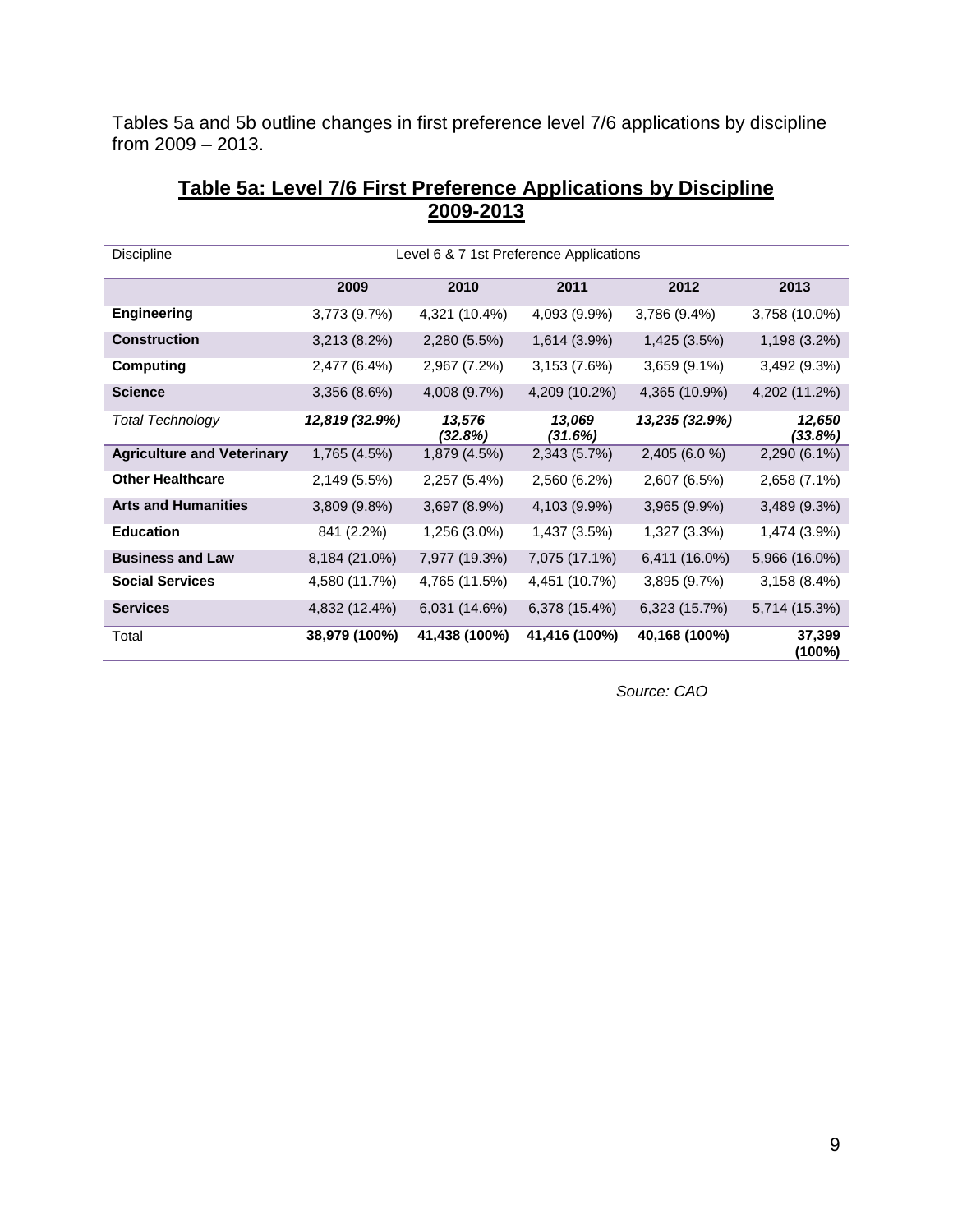|                            | 2009   | 2012   | 2013   | $%$ of<br>applications | 1 year<br>change | 5 Year<br>Change |
|----------------------------|--------|--------|--------|------------------------|------------------|------------------|
| Engineering                | 3,773  | 3,786  | 3,758  | 10.0%                  | $-0.7%$          | $-0.4%$          |
| Construction               | 3,213  | 1,425  | 1,198  | 3.2%                   | $-15.9%$         | $-62.7%$         |
| Computing                  | 2,477  | 3,659  | 3,492  | 9.3%                   | $-4.6%$          | 41.0%            |
| Science                    | 3,356  | 4,365  | 4,202  | 11.2%                  | $-3.7%$          | 25.2%            |
| <b>Total Technology</b>    | 12,819 | 13,235 | 12,650 | 33.8%                  | $-4.4\%$         | $-1.3%$          |
| Agriculture and            |        |        |        |                        |                  |                  |
| Veterinary                 | 1,765  | 2,405  | 2,290  | 6.1%                   | $-4.8%$          | 29.7%            |
| <b>Other Healthcare</b>    | 2,149  | 2,607  | 2,658  | 7.1%                   | 2.0%             | 23.7%            |
| <b>Arts and Humanities</b> | 3,809  | 3,965  | 3,489  | 9.3%                   | $-12.0%$         | $-8.4%$          |
| Education                  | 841    | 1,327  | 1,474  | 3.9%                   | 11.1%            | 75.3%            |
| <b>Business and Law</b>    | 8,184  | 6,411  | 5,966  | 16.0%                  | $-6.9%$          | $-27.1%$         |
| <b>Social Services</b>     | 4,580  | 3,895  | 3,158  | 8.4%                   | $-18.9%$         | $-31.0%$         |
| <b>Services</b>            | 4,832  | 6,323  | 5,714  | 15.3%                  | $-9.6%$          | 18.3%            |
| Total                      | 38,979 | 40,168 | 37,399 | 100.0%                 | $-6.9%$          | $-4.1%$          |

### **Table 5b: Level 7/6 First Preference Applications by Discipline One year and five year Change**

- First preference applications to Technology disciplines decreased in number from 13,235 in 2012 to 12,650 in 2013, a decrease of 4.4%. However, Technology applications make up an increasing proportion of all first preference applications, at 33.8% in 2013 compared with 32.9% in 2012.
- There was a decrease in Science first preference applications in 2013 of 3.7% from 4,365 applications in 2012 to 4,202 in 2013. Science now makes up 11.2% of all level 7/6 first preference applications.
- Computing applications showed a one-year decrease of 4.6% in 2013 from 3,659 in 2012 to 3,492 in 2013, following increases over the last number of years. Computing now constitutes 9.3% of all first preference level 7/6 applications compared to 5.5% in 2008.
- The number of Engineering level 7/6 first preference applications remained roughly static in 2013 at 3,758 (compared with 3,786 in 2012) with Engineering courses obtaining 10% of all level 7/6 first preference applications.
- The proportion of level 7/6 first preference applications to Healthcare courses has increased from 6.5% in 2012 to 7.1% in 2013. Healthcare courses are one of two areas (Education the other) where the actual number of applications has increased, from 2,607 in 2012 to 2,658 in 2013.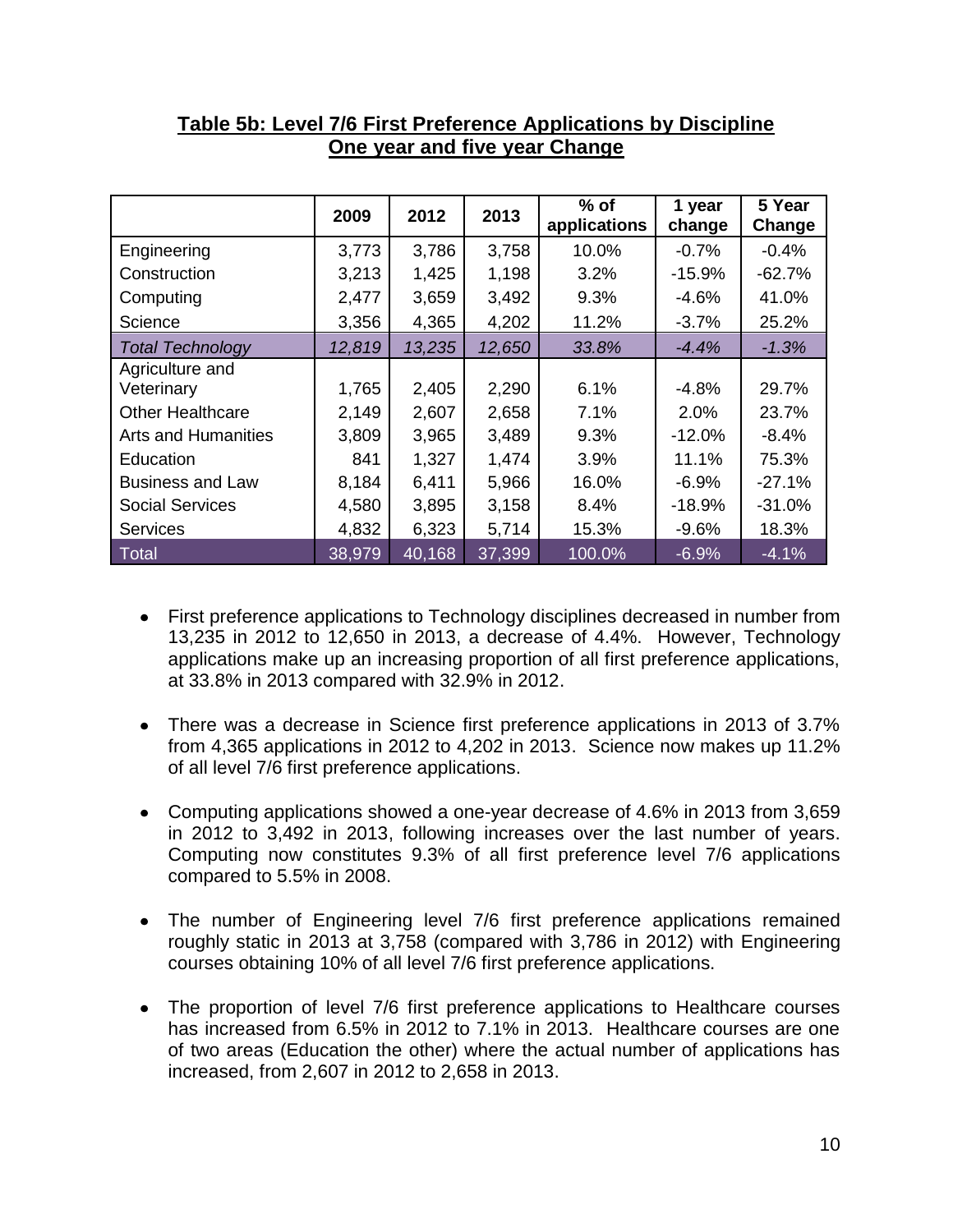- Education first preference applicants show a small increase in 2013 from 1,327 to 1,474 applicants and in terms of proportion of all level 7/6 first preference applications increased from 3.3% to 3.9%.
- The proportion of level 7/6 first preference applications to Services courses decreased in 2013, making up 15.3% of first preference level 6/7 applicants.
- Construction level 7/6 first preference applications declined again in 2013 to 1,198 from 1,425 in 2012, with a 15.9% decrease in numbers from 2012. The overall proportion of Construction first preferences make up 3.2% of all level 7/6 first preference applications.
- Arts and Humanities courses have decreased in terms of their proportion share (9.3% in 2013 compared with 9.9% in 2012); and numbers have declined by 12% since 2012 from 3,965 to 3,489 in 2013.
- The number of first preference applications to Social Services continues to decline for the third consecutive year, decreasing to 8.4% of the share of all first preference applications. Social Services have seen the biggest drop in actual level 7/6 applications of 737 fewer applications, at 5,714 first preferences.
- First preference applications to Agriculture and Veterinary courses have fallen in 2013 to 2,290 level 7/6 first preference applications from 2,405 in 2012. Such courses constitute 6.1% of first preference in 2013.
- Business and Law first preference applications have dropped by 6.9% in 2013 to 5,966 from 6,411 in 2012, but retain a share of 16.0% of all level 7/6 first preference applications, the same share as in 2012.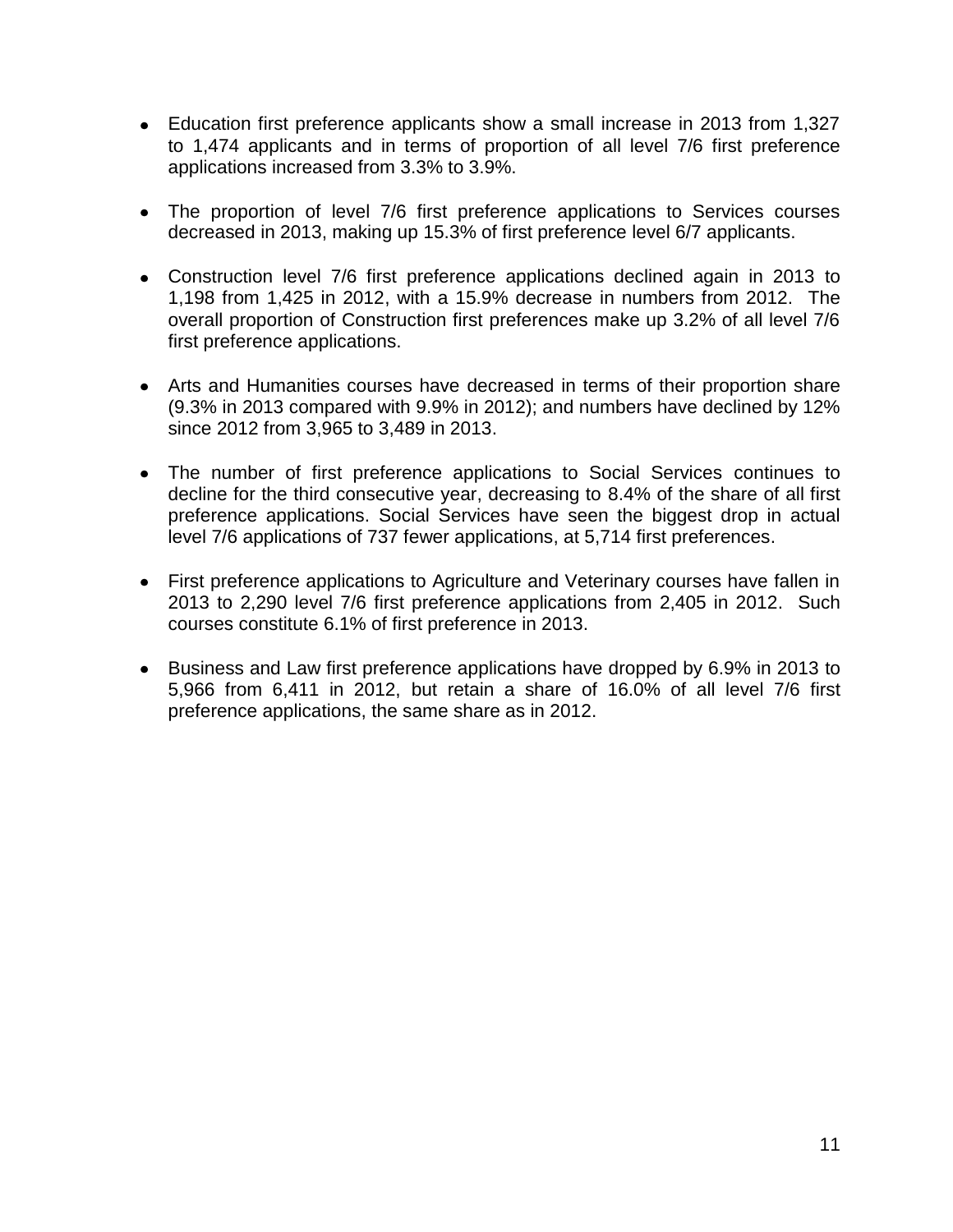#### **4. Applicants from Britain and Northern Ireland 2013**

 $\overline{\phantom{a}}$ 

- The number of applications from the Britain- to Irish institutions decreased from 1,291 in 2012 to 1,159 in 2013, a decrease of 10.2%.
- Applications from Northern Ireland applicants showed an increase from 1,139 in 2012 to 1,223, an increase of 7.3% and 84 applicants.
- Overall applications from the Britain and Northern Ireland make up 3.3% of all applications in 2013, the same percentage as in 2012.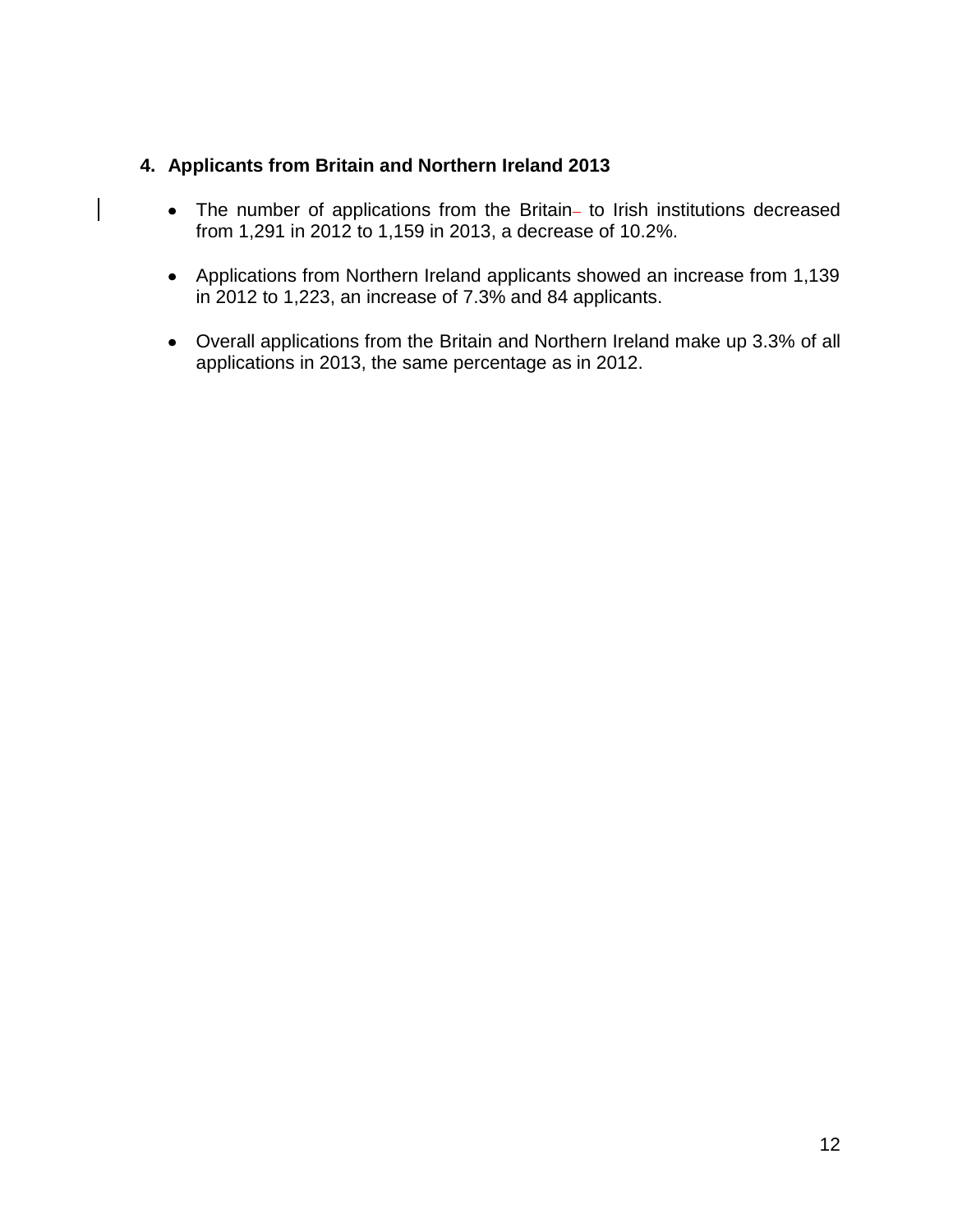#### **5. Mature (23+) CAO Applicants**

Table 6 outlines the proportion of CAO Applicants that are mature (23 on or before 1 January on year of application).

| Year | <b>Proportion of CAO Applications</b><br>that are made by Mature Students |
|------|---------------------------------------------------------------------------|
| 2007 | 13.5%                                                                     |
| 2008 | 13.6%                                                                     |
| 2009 | 16.9%                                                                     |
| 2010 | 18.8%                                                                     |
| 2011 | 18.2%                                                                     |
| 2012 | 16.0%                                                                     |
| 2013 | 16.1%                                                                     |

#### **Table 6: Mature Applicants 2007-2013**

#### **Figure 1: Mature Applicants to CAO (23+) 2007-2013**



The number of mature applicants applying to higher education institutions through the CAO system has declined overall in the last three years from 18.8% in 2010 to 16.1%. This is possibly due to the increase in Labour Market Activation courses that have entry routes outside the CAO.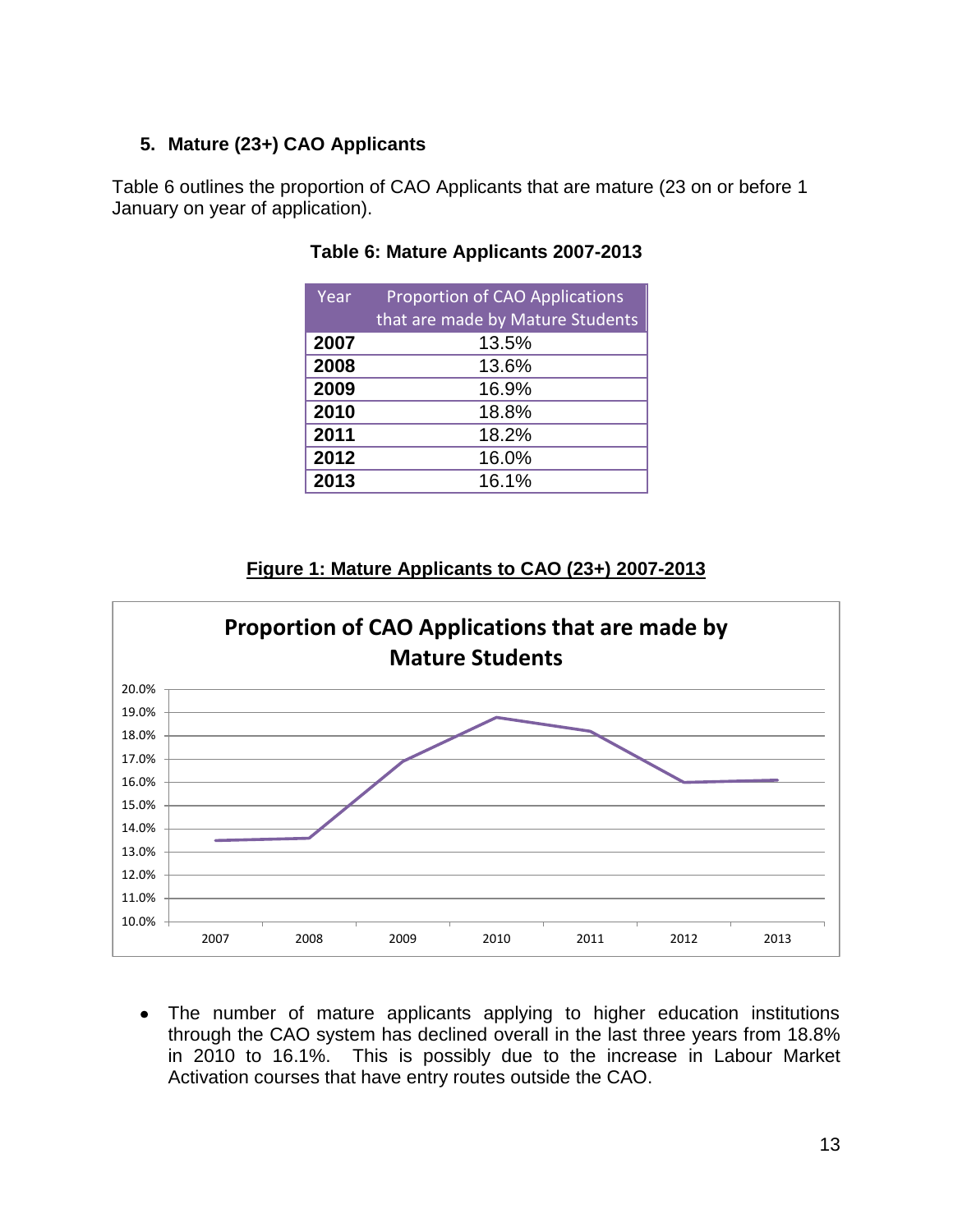#### **6. Second and Third Preference Applications**

| <b>Discipline</b>                 | <b>1st Preference</b><br>applications | 2nd Preference<br>applications | 3rd Preference<br>applications |
|-----------------------------------|---------------------------------------|--------------------------------|--------------------------------|
| <b>Engineering</b>                | 2,813 (4.6%)                          | 2,418 (4.6%)                   | 2,186 (4.7%)                   |
| <b>Construction</b>               | 1,035 (1.7%)                          | 905 (1.7%)                     | 750 (1.6%)                     |
| <b>Computing</b>                  | 4,022 (6.6%)                          | 3,610 (6.9%)                   | 3,173 (6.8%)                   |
| <b>Science</b>                    | 4,570 (7.5%)                          | 4,641 (8.9%)                   | 4,405 (9.5%)                   |
| <b>Total Technology</b>           | 12,440 (20.5%)                        | 11,574 (22.1%)                 | 10,514 (22.6%)                 |
| <b>Agriculture and Veterinary</b> | 1,848 (3.0%)                          | 912 (1.7%)                     | 601 (1.3%)                     |
| <b>Nursing</b>                    | 5,807 (9.6%)                          | 5,571(10.6%)                   | 5,137 (11.1%)                  |
| <b>Medicine</b>                   | 3,480 (5.7%)                          | 3,150 (6.0%)                   | 2,857 (6.2%)                   |
| <b>Dentistry</b>                  | 287 (0.5%)                            | 185 (0.4%)                     | 33 (0.1%)                      |
| <b>Other Healthcare</b>           | 4,415 (7.3%)                          | 3,478 (6.6%)                   | 3,113 (6.7%)                   |
| <b>Arts and Humanities</b>        | 14,453 (23.8%)                        | 12,414 (23.7%)                 | 11,096 (23.9%)                 |
| <b>Education</b>                  | 5,558 (9.2%)                          | 4,490 (8.6%)                   | 3,622 (7.8%)                   |
| <b>Business and Law</b>           | 8,432 (13.9%)                         | 7,650 (14.6%)                  | 6,988 (15.0%)                  |
| <b>Social Services</b>            | 2,033 (3.3%)                          | 1,572 (3.0%)                   | 1,340 (2.9%)                   |
| <b>Services</b>                   | 1,986 (3.3%)                          | 1,442 (2.7%)                   | 1,153 (2.5%)                   |
| Total                             | 60,739 (100.0%)                       | 52,438 (100.0%)                | 46,454 (100.0%)                |

#### **Table 7: Level 8 Second and Third Preference Application by Discipline 2013**

- At level 8, there were 52,438 second preferences and 46,454 third preferences made in 2013, compared with 60,739 first preferences.
- There were more second preference applications to Science than there were first preferences at level 8.
- Significant second preference applications were made in the areas of Nursing, Medicine and Business and Law.
- Agriculture and Veterinary was the least popular second choice, with half the number of second preference applications as first preferences. Dentistry made the least popular third choice.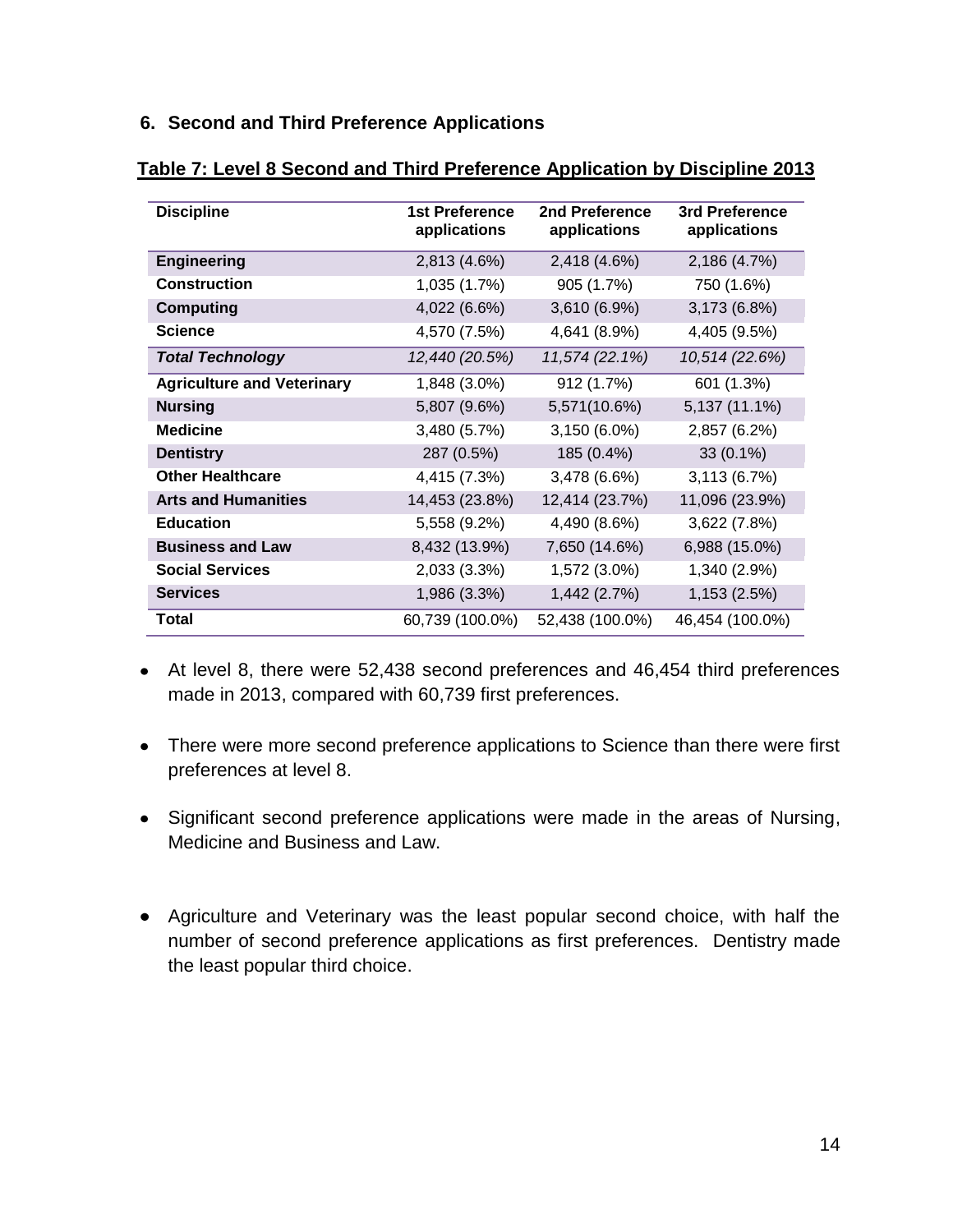| <b>Discipline</b>                 | 1st Preference<br>applications | 2nd Preference<br>applications | 3rd Preference<br>applications |
|-----------------------------------|--------------------------------|--------------------------------|--------------------------------|
| <b>Engineering</b>                | 3,758 (10.0%)                  | 3,072 (10.7%)                  | 2,466 (11.3%)                  |
| <b>Construction</b>               | 1,198 (3.2%)                   | 1,019 (3.6%)                   | 929 (4.2%)                     |
| <b>Computing</b>                  | 3,492 (9.3%)                   | 2,822 (9.9%)                   | 2,193 (10.0%)                  |
| <b>Science</b>                    | 4,202 (11.2%)                  | 3,534 (12.3%)                  | 2,830 (12.9%)                  |
| <b>Total Technology</b>           | 12,650 (33.8%)                 | 10,447 (36.5%)                 | 8,418 (38.4%)                  |
| <b>Agriculture and Veterinary</b> | 2,290 (6.1%)                   | 1,499 (5.2%)                   | 1,096 (5.0%)                   |
| <b>Other Healthcare</b>           | 2,658 (7.1%)                   | 1,585 (5.5%)                   | 1,117 (5.1%)                   |
| <b>Arts and Humanities</b>        | 3,489 (9.3%)                   | 2,211(7.7%)                    | 1,547 (7.1%)                   |
| <b>Education</b>                  | 1,474 (3.9%)                   | 883 (3.1%)                     | 581 (2.7%)                     |
| <b>Business and Law</b>           | 5,966 (16.0%)                  | 5,057 (17.7%)                  | 3,864 (17.6%)                  |
| <b>Social Services</b>            | 3,158(8.4%)                    | 2,245 (7.8%)                   | 1,457 (6.7%)                   |
| <b>Services</b>                   | 5,714 (15.3%)                  | 4,712 (16.5%)                  | 3,818 (17.4%)                  |
| Total                             | 37,399 (100.0%)                | 28,639 (100.0%)                | 21,898 (100.0%)                |

#### **Table 8: Level 7/6 Second and Third Preference Application by Discipline 2013**

- At level 7/6, there were 28,639 second preferences and 21,898 third preferences made in 2013, compared with 37,399 first preferences.
- Significant second preference applications were made in the areas of Construction, Business and Law and Science.
- Other Healthcare and Education were the least popular second choices, with 60% the number of second preference applications as first preferences.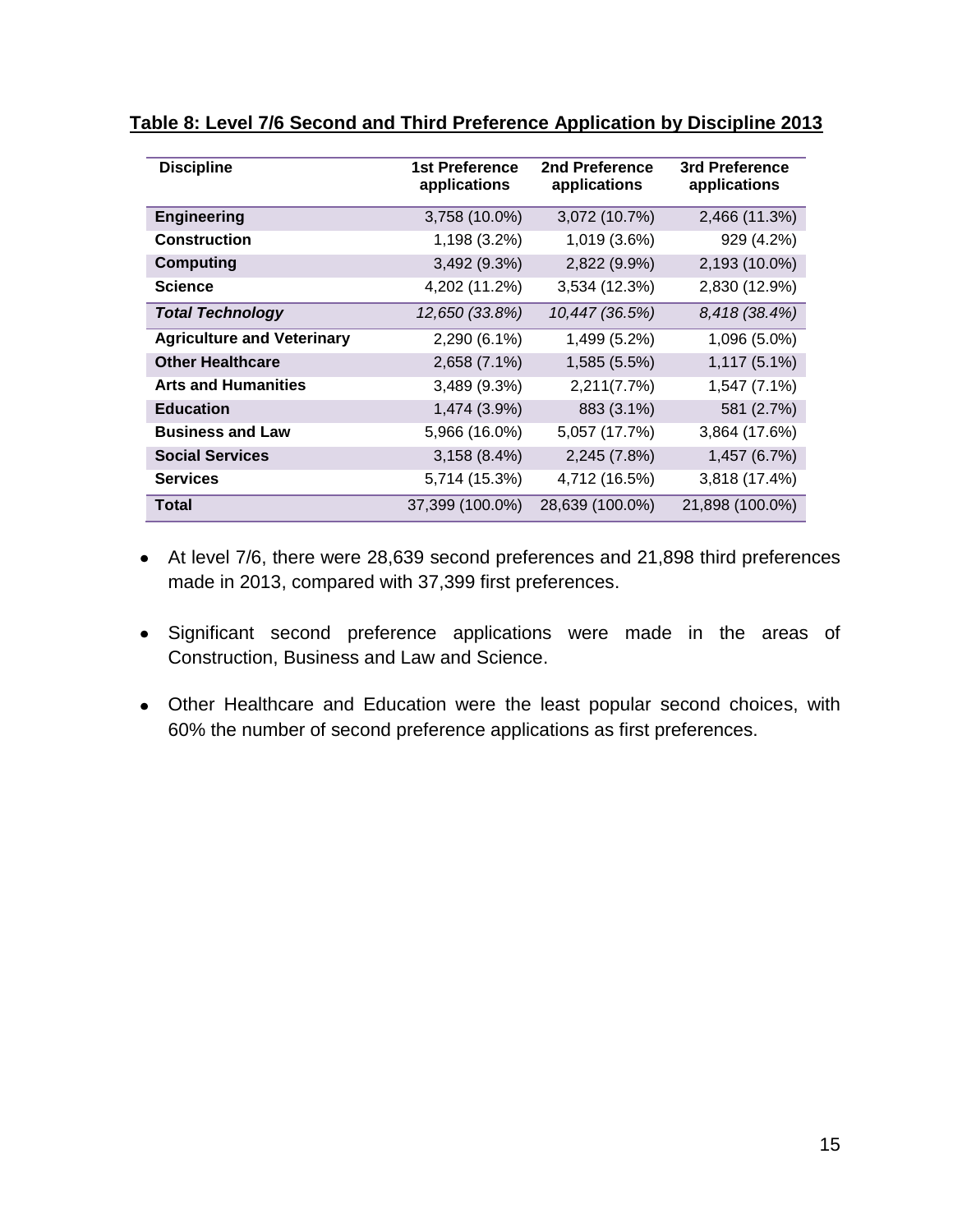CAO applicants showed a slight decrease in 2013 with 71,151 applicants, a decrease of 0.7% from 2012.

First preference applications to level 8 courses decreased by 1.8% from 2012 to 2013, with 60,739 applications.

Following a period of increase between 2008 and 2010, the number of first preference applications to level 7/6 courses has continued to decrease in 2013, with 37,399 applications, a decrease of 6.9% over 2012.

Computing, Engineering and Science continued to increase their shares of first preference applications at both level 8 and level 7/6.

Agriculture and Veterinary first preference applications remained static at level 8 but decreased by 4.8% at level 7/6.

Arts and Humanities first preference applications decreased at both levels in 2013, with more significant decreases at level 7/6.

Decreases in first preference applications continued for Construction courses at both levels in 2013.

Business and Law applications decreased at both levels continuing declines in previous years.

The number of applications from the UK to Irish institutions decreased from 1,291 in 2012 to 1,159 in 2013, a decrease of 10.2%. Applications from Northern Ireland applicants showed an increase from 1,139 in 2012 to 1,223, an increase of 84. Overall applications from the UK and Northern Ireland make up 3.3% of all applications in 2013, the same percentage as in 2012.

Mature applications decreased in 2013, continuing a trend from 2010. This decline has coincided with the creation of substantial opportunities for access to higher education through Springboard and ICT Skills Conversion programmes, which do not currently operate through the CAO application facility.